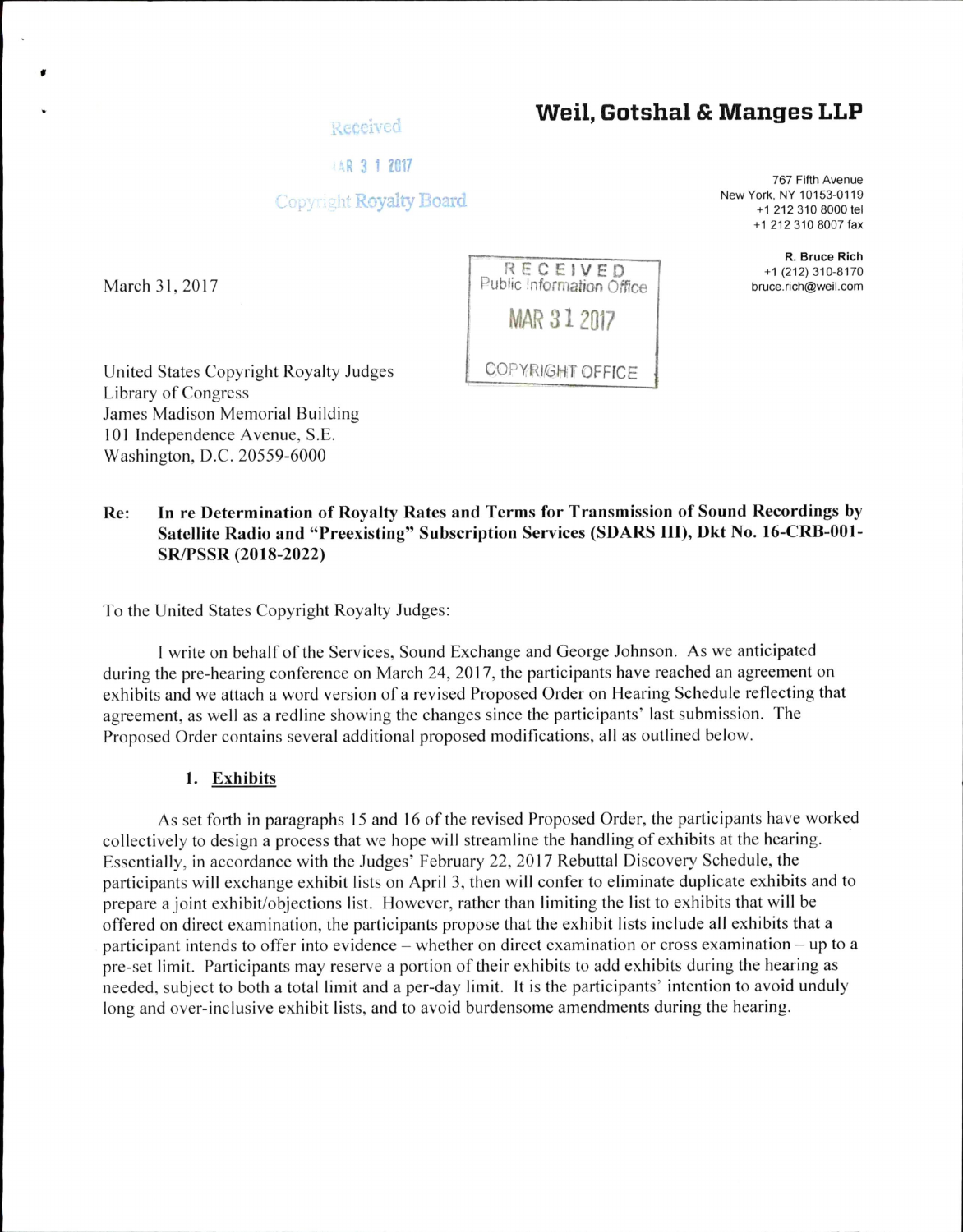United States Copyright Royalty Judges March 31, 2017 Page 2

### 2. Motions

Section V of the revised Proposed Order includes the provisions for prehearing orders discussed during the March 24 conference, but the participants respectfully request two departures from the proposal set forth in the Judges' March 27 letter. First, in order to prevent the need to burden the Judges with omnibus or placeholder motions objecting to exhibits, the participants suggest that objections to exhibits on the joint exhibit list should be treated as sufficient, without the need to raise these objections in a prehearing motion. Paragraph 18 of the Proposed Order requires the participants to confer with one another to attempt to reach agreement that would permit a stipulation as to the admissibility of certain documents where possible, and the participants are committed to working to narrow objections before exhibits are presented. Accordingly, the highlighted language in paragraph 23 would allow objections to exhibits to be set forth on the joint exhibit list, limiting the need for prehearing motion practice and ensuring that the Judges need only consider objections that the participants have been unable to resolve to exhibits that are actually being offered into evidence. In addition, it sets forth a proposal for a procedure that would allow the participants to raise and discuss objections to discrete lines or paragraphs of the written testimony of fact witnesses shortly before the testimony is offered into evidence, obviating the need for the participants to burden the joint exhibit line with line-by-line objections to written fact testimony and likely reducing the number of total objections that the participants and the Judges must address.

Second, while we understand that the need to file prehearing motions sufficiently in advance of the proceeding, the participants respectfully submit that the proposed April 7 prehearing motion deadline would require the parties to serve their motions virtually immediately. The participants are in the midst of depositions and many of the witnesses who are potentially the subject of a pretrial motion have not yet been deposed. If the Judges were to extend the deadline to April 14, as we request, the completion of depositions would enable the participants to make better decisions about bringing pretrial motions and enable them to streamline such motions as they decide to make.

# 3. Briefing Schedule and Closing Arguments

As set forth in the Judges' March 27 letter, paragraph 28 clarifies that there will be no pretrial briefs. And as discussed during the March 24 conference, the proposed changes to paragraph 30 enables the Judges to set a convenient date to hear closing arguments following completion of post-hearing briefing.